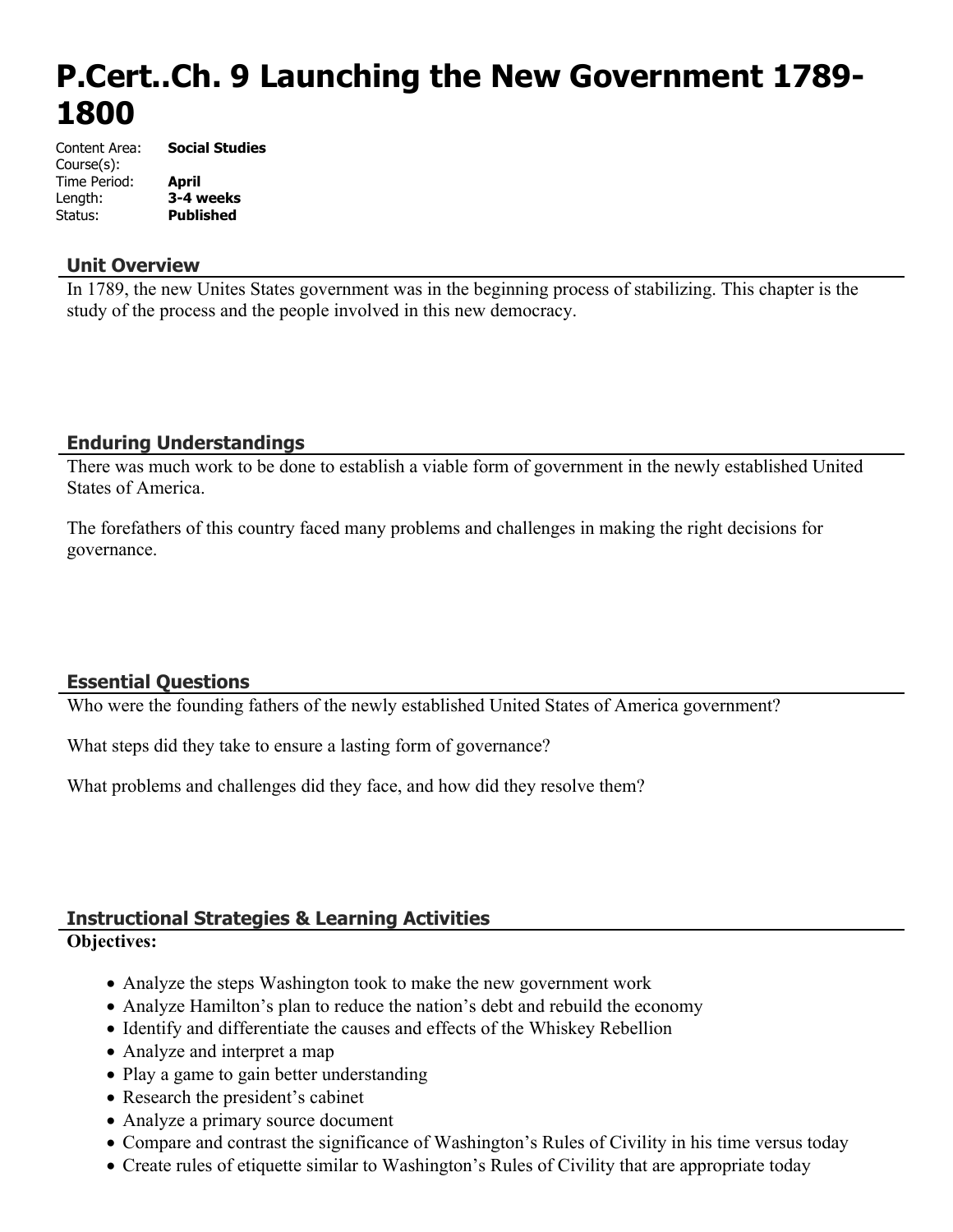- Present rules of etiquette
- Practice note-taking skills
- Analyze how American opinion was divided over the French Revolution
- Interpret why Washington wanted the nation to remain neutral in foreign affairs
- Determine why it was difficult for the United States to remain neutral
- Respond to critical thinking questions
- Analyze why many Americans distrusted the idea of political parties
- Contrast the views of Hamilton and Jefferson
- Represent the key positions of the Federalists and Democratic Republicans in a debate, taking on the roles of Alexander Hamilton and Thomas Jefferson
- Deliver oral presentations that include important ideas, concepts, and direct quotations that paraphrase and summarize the relevant perspective on the topic
- Analyze why political parties developed
- Interpret how the election of 1796 increased political tensions
- Contrast the differences between the Federalists and Democratic Republicans
- Create a T-chart
- Demonstrate knowledge of how political parties emerged
- Identify characteristics of greatness
- Create a list of characteristics required for a great president
- Analyze how John Adams handled the conflict with France
- Determine why the Federalist party split
- Analyze how the Alien and Sedition Acts raised the issue of the rights of states
- Understand the role Congress played in the election of 1800
- Analyze a political cartoon
- Demonstrate knowledge of the second president
- View a documentary to gain better understanding
- Demonstrate knowledge of 1789-1800: Washington takes office, creating a foreign policy, political parties emerge, the second president

#### **Procedure:**

1. Chapter 11 TCI preview activity (Lesson Guide page 153): introduce "Hail, Columbia" (song sung at George Washington's inauguration). (CD track 1) Students read lyrics as they listen, then *write down 3 adjectives to describe the song's mood*. Respond to: *How do you think Washington swearing in as president united the country?*

2. Review homework: Cornell notes for p. 278-279

3. Building on student knowledge of the precedent George Washington set when he created the first presidential cabinet *"Why did Washington choose Alexander Hamilton and Thomas Jefferson as Cabinet members?"*, distribute NYTimes Learning Network "All the President's Men and Women" sheet. Explain directions and in pairs students match the Executive branch department descriptions to their titles and then share answers.

**Homework:** finish "All the President's Men and Women"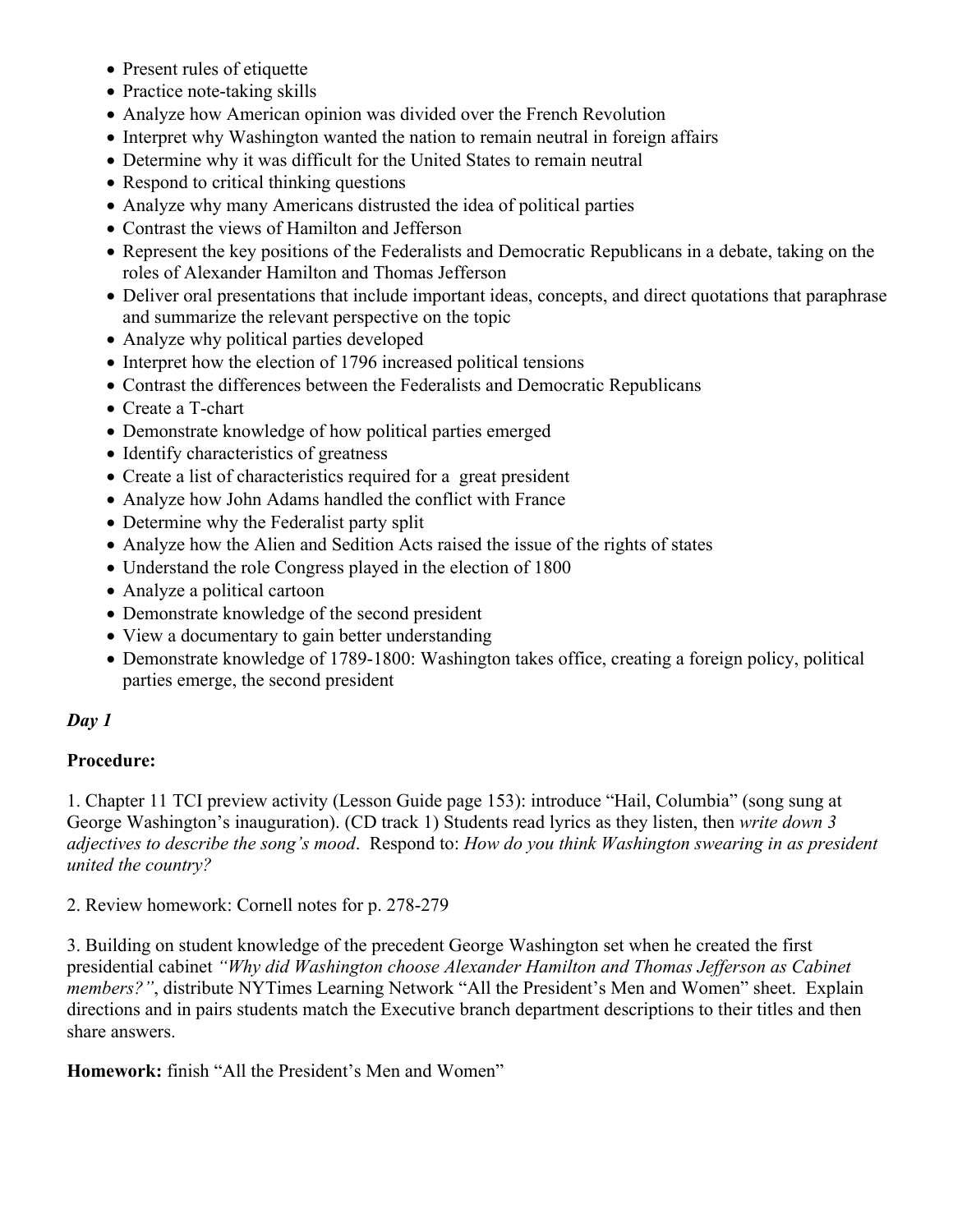#### **Procedure:**

1. Review homework: "All the President's Men and Women". View Cabinet video on whitehouse.gov. "Inside the White House Cabinet"

2. Distribute "Identifying the President's Cabinet." Research using [www.whitehouse.gov S](http://www.whitehouse.gov%20/)tudents will research each department, cabinet member name, and qualifications for the job.

**Homework:** finish "Identifying the President's Cabinet"

#### *Day 3*

#### **Procedure:**

1. Review homework: Identifying the President's Cabinet

1. Distribute "The Cabinet Report Card". Students complete. Pair/share responses.

**Homework:** finish 9.1 Cornell notes, pages 280-282

#### *Day 4*

#### **Procedure:**

1. Using 9.1 Cornell notes, complete 9.1 Reading and Review with a partner and then whole class share answers.

2. In pairs, analyze population trends and complete Map Mystery; review answers

**Homework:** study for 9.1 quiz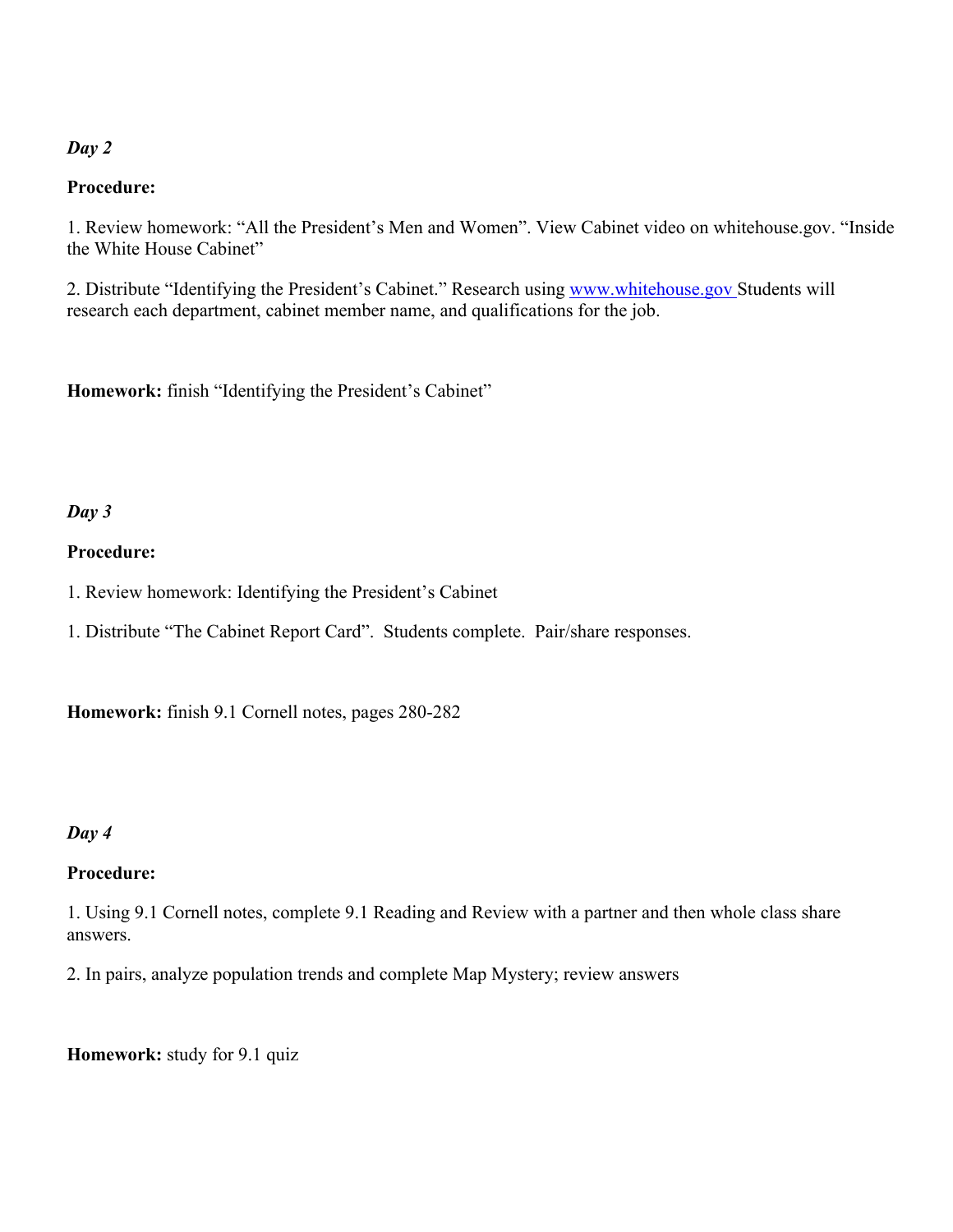#### **Procedure:**

1. Complete 9.1 quiz

2. In pairs, complete Connect with Geography: analyze how geography determined the location of the nation's new capital

3. Students watch c-spanclassroom.org/Teachable. George Washington vignette (3:32 mins.)

#### **Homework:** none

#### *Day 6*

#### **Procedure:**

1. Classroom Activity: The Proper Gentleman: George Washington and "The Rules of Civility" (see attached lesson plan).

**Homework:** write 15 of your own "Rules of Civility" that are appropriate today which will be put on display in the hallway. Students may use 5 of George Washington's rules if they believe they are still important today.

*Day 7*

# **Procedure:**

1. Share homework: Student "Rules of Civility" and hang in hallway.

2. Complete Deeper Coverage C12 TCI p. 167 in Lesson Guide. Prior to reading 9.2, have students debate how President Washington should respond to war between France and Great Britain in 1793. Give students a brief background of the situation. Then have them prepare their recommendations and facilitate a foreign policy meeting to debate the following dilemma and options. (See p. 167 for Dilemma and Options).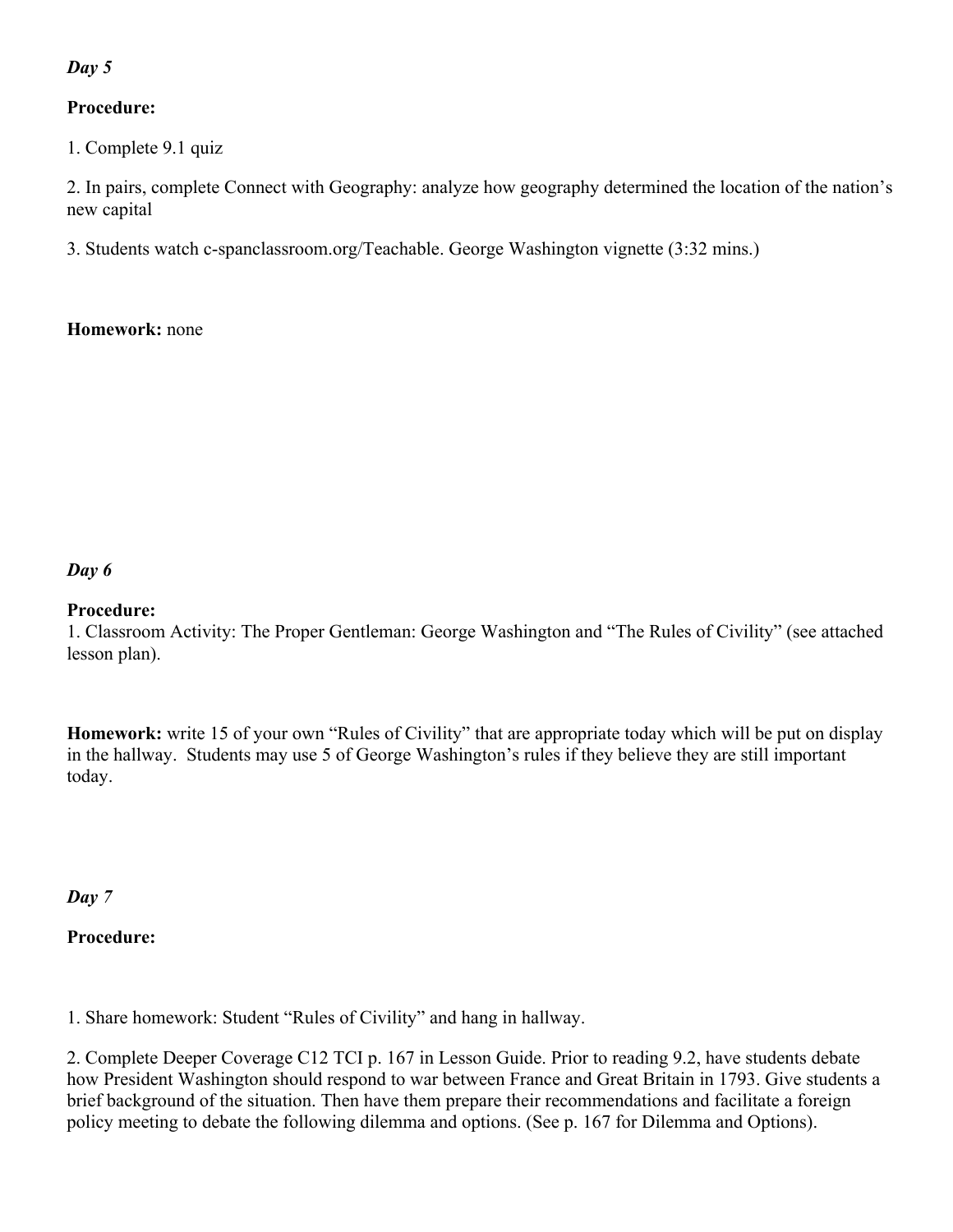2. Read 9.2, Creating a Foreign Policy, and then complete section assessment questions on p. 286 #1-5.

**Homework:** finish 9.2 assessment questions

#### *Day 8*

#### **Procedure:**

1. review homework: p. 286 #1-5

2. Complete 9.2 warm up

3. Read aloud excerpt from George Washington's Farewell Address on p. 588 and orally respond to Analyzing Primary Sources questions #1 and 2.

#### **Homework: none**

#### *Day 9*

#### **Procedure:**

1. Students will respond to the following prompts on the Google Classroom page:

*Do Washington's views on political parties hold true today? (Yes, party loyalties often divide people and interfere with the country's best interests.)*

*Do Washington's views on relations with Europe hold true today? (No, today, the U.S. and European countries are closely linked by economic, political, and military agreements.)*

Share responses.

2. View Music for History Lovers: French Revolution (Lady Gaga song).

3. Distribute DBQ 5: What Challenges did George Washington Face as President? Start analyzing the primary source documents and respond to the critical thinking questions.

**Homework:** finish DBQ primary source document analysis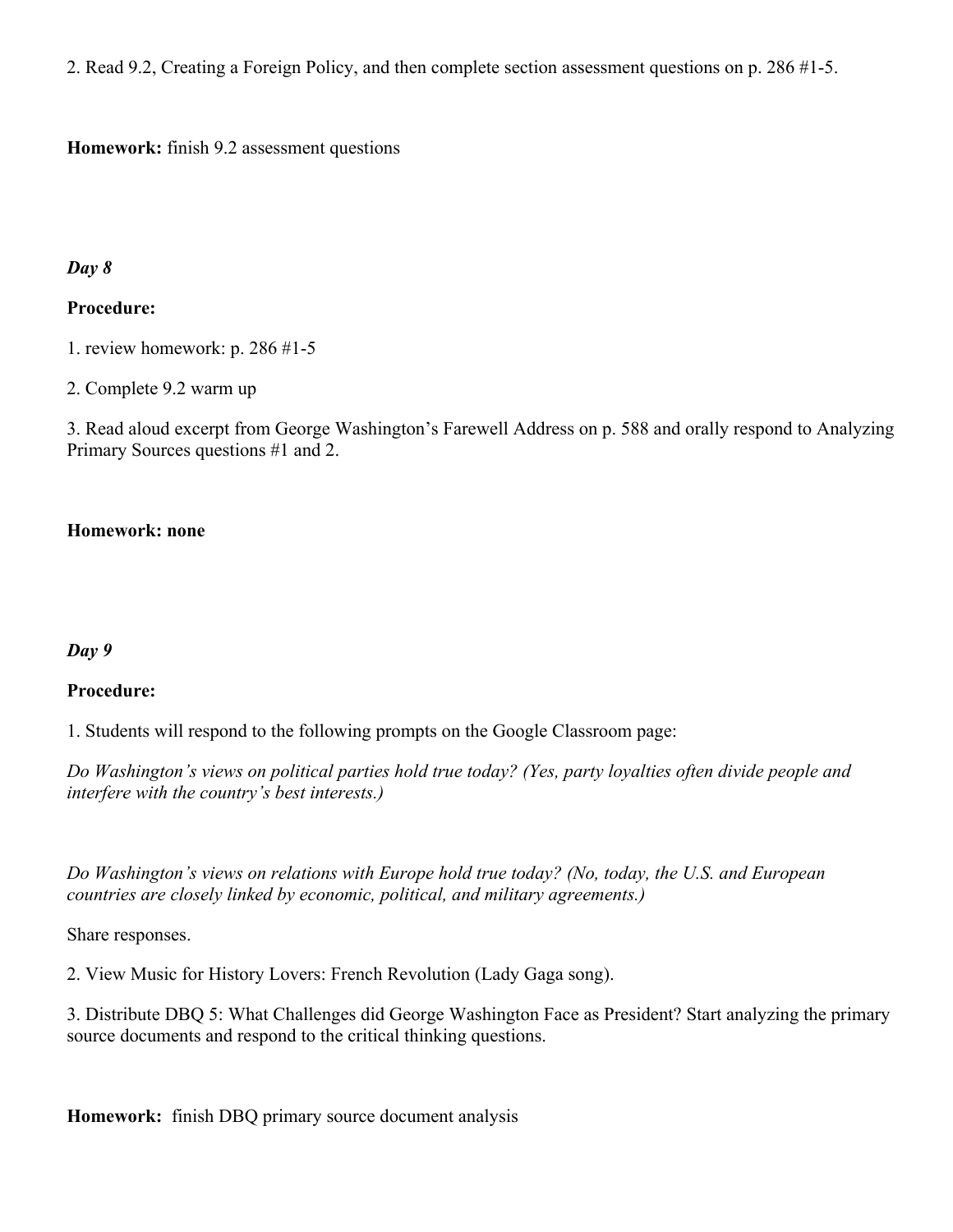#### **Procedure:**

- 1. review homework: DBQ primary source document analysis
- 2. read 9.3 and start writing Cornell notes

**Homework:** finish 9.3 Cornell notes

# *Day 11*

#### **Procedure:**

1. Talk It Out Debate from History Alive, chapter 11, page 139, Lesson Masters (TCI).

1. Using homework, 9.3 Cornells, in pairs students complete a T-chart describing how Jefferson and Hamilton differed in background, personality, and political views. Students will tell who they would have supported for office and why.

**Homework:** finish 9.3 T-Chart; study for 9.3 quiz

#### *Day 12*

#### **Procedure:**

1. Review T-Chart

2. Take 9.3 Quiz

3. Students brainstorm a list of characteristics they think a person would need in order to be a great president.

4. Ask students to use the list of characteristics needed to be a great president to judge George Washington's presidency. Remind students that John Adams was Washington's Vice President and had his own political reputation before he was elected president. After reading 9.4, students will identify the characteristics of greatness Adams displayed.

5. Begin reading 9.4 and take Cornell Notes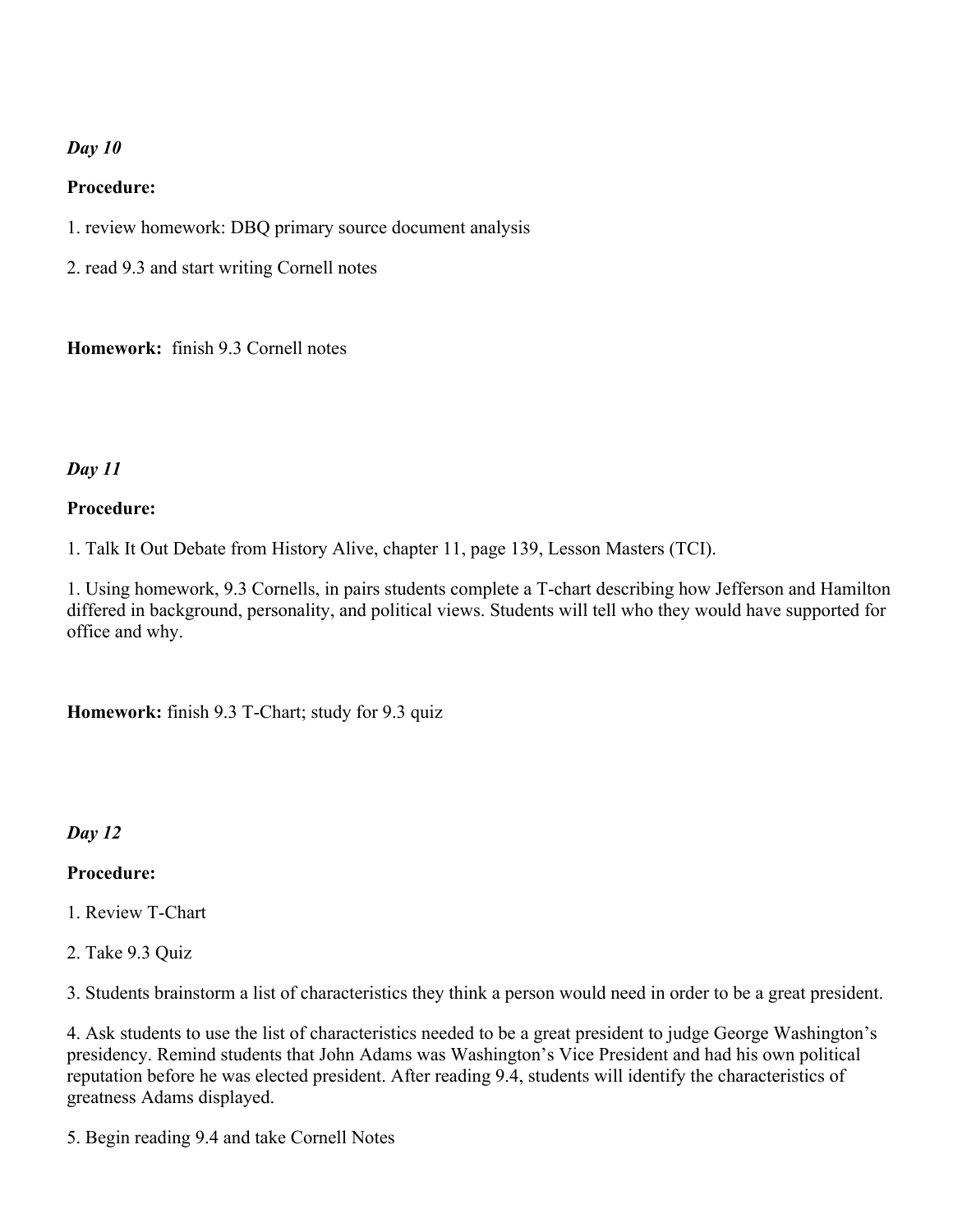**Homework:** finish 9.4 Cornell Notes

# *Day 13*

# **Procedure:**

1. Warm Up: Tell students they are now foreign policy advisers to President Adams. Project Visual 12B: President Adam's Foreign Policy Dilemma (TCI) and review the dilemma and foreign policy options. Instruct groups to prepare arguments in support of one option and arguments in opposition to the other options. Then tell groups to choose and prepare a spokesperson to present their group's recommendation to the president. Share recommendations to the President (teacher).

2. Review and discuss homework 9.4 Cornell Notes

3. Display and discuss XYZ Affair transparency

4. View:<http://www.schooltube.com/video/5ad4d715b6004b4992c5/>

Video of the XYZ Affair

5. Analyze political cartoon on p. 292 of the XYZ Affair and respond to Political Cartoon Skills questions #1- 3.

**Homework:** finish p. 292 #1-3; Study for tomorrow's 9.4 quiz

*Day 14*

#### **Procedure:**

1. Review HW if not done day before.

- 2. Complete 9.4 quiz and review.
- 3. Review study skills to prepare students for tomorrow's test.

4. Share duel (Hamilton/Burr) article from Star Ledger. Go over Alexander Hamilton duel article. Mr. Baldwin will come in to "shoot" Alexander Hamilton.

5. Begin watching *John Adams*, if time allows.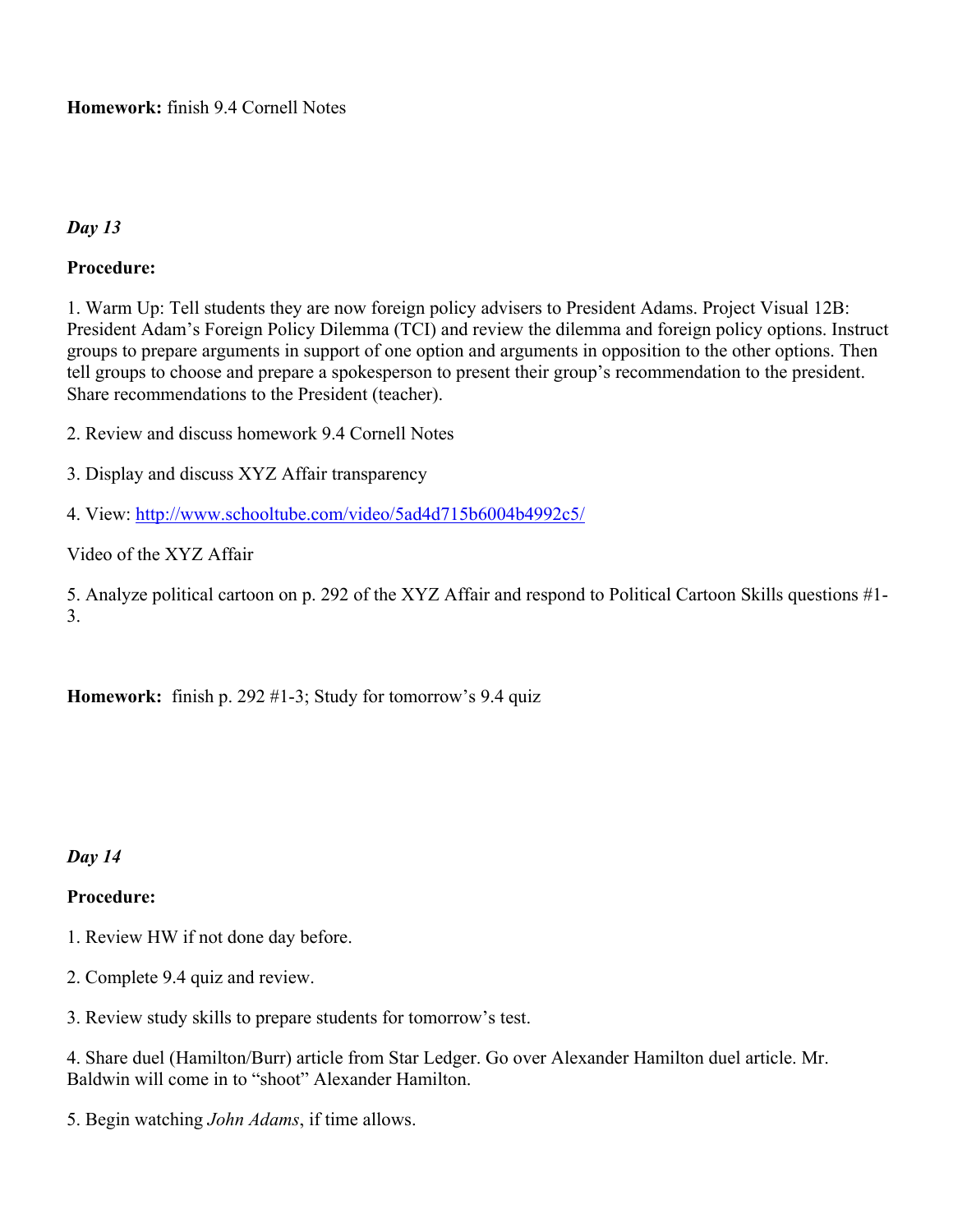**Homework:** Study for C9 test tomorrow

*Day 15*

#### **Procedure:**

1. Complete C9 Assessment.

**Homework:** none

*Day 16-20*

#### **Procedure:**

1.View *John Adams* Documentary

**Homework:** Read 10.1 and write Cornell Notes

# **Integration of 21st Century Themes and Career Exploration**

| CRP.K-12.CRP2.1  | Career-ready individuals readily access and use the knowledge and skills acquired through<br>experience and education to be more productive. They make connections between<br>abstract concepts with real-world applications, and they make correct insights about when<br>it is appropriate to apply the use of an academic skill in a workplace situation.                                                                                                                                                                                                                                                                                                                                                                            |
|------------------|-----------------------------------------------------------------------------------------------------------------------------------------------------------------------------------------------------------------------------------------------------------------------------------------------------------------------------------------------------------------------------------------------------------------------------------------------------------------------------------------------------------------------------------------------------------------------------------------------------------------------------------------------------------------------------------------------------------------------------------------|
| PFL.9.1.8.F.2    | Examine the implications of legal and ethical behaviors when making financial decisions.                                                                                                                                                                                                                                                                                                                                                                                                                                                                                                                                                                                                                                                |
| CRP.K-12.CRP11.1 | Career-ready individuals take personal ownership of their own education and career goals,<br>and they regularly act on a plan to attain these goals. They understand their own career<br>interests, preferences, goals, and requirements. They have perspective regarding the<br>pathways available to them and the time, effort, experience and other requirements to<br>pursue each, including a path of entrepreneurship. They recognize the value of each step<br>in the education and experiential process, and they recognize that nearly all career paths<br>require ongoing education and experience. They seek counselors, mentors, and other<br>experts to assist in the planning and execution of career and personal goals. |
| CRP.K-12.CRP1.1  | Career-ready individuals understand the obligations and responsibilities of being a                                                                                                                                                                                                                                                                                                                                                                                                                                                                                                                                                                                                                                                     |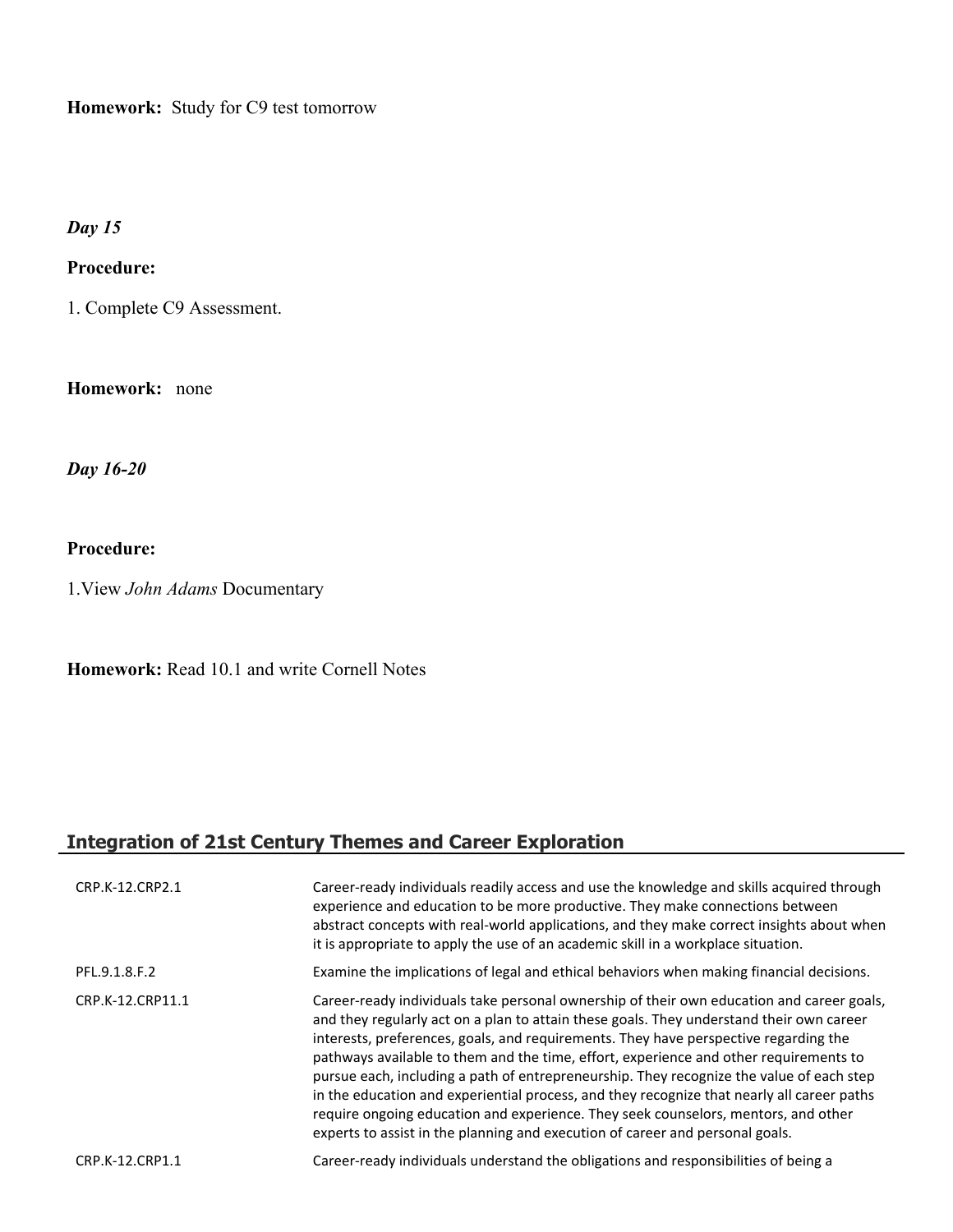|                  | member of a community, and they demonstrate this understanding every day through<br>their interactions with others. They are conscientious of the impacts of their decisions on<br>others and the environment around them. They think about the near-term and long-term<br>consequences of their actions and seek to act in ways that contribute to the betterment of<br>their teams, families, community and workplace. They are reliable and consistent in going<br>beyond the minimum expectation and in participating in activities that serve the greater<br>good.                                                                                                           |
|------------------|-----------------------------------------------------------------------------------------------------------------------------------------------------------------------------------------------------------------------------------------------------------------------------------------------------------------------------------------------------------------------------------------------------------------------------------------------------------------------------------------------------------------------------------------------------------------------------------------------------------------------------------------------------------------------------------|
| CRP.K-12.CRP7.1  | Career-ready individuals are discerning in accepting and using new information to make<br>decisions, change practices or inform strategies. They use reliable research process to<br>search for new information. They evaluate the validity of sources when considering the<br>use and adoption of external information or practices in their workplace situation.                                                                                                                                                                                                                                                                                                                |
| CRP.K-12.CRP8.1  | Career-ready individuals readily recognize problems in the workplace, understand the<br>nature of the problem, and devise effective plans to solve the problem. They are aware of<br>problems when they occur and take action quickly to address the problem; they<br>thoughtfully investigate the root cause of the problem prior to introducing solutions. They<br>carefully consider the options to solve the problem. Once a solution is agreed upon, they<br>follow through to ensure the problem is solved, whether through their own actions or the<br>actions of others.                                                                                                  |
| CRP.K-12.CRP4.1  | Career-ready individuals communicate thoughts, ideas, and action plans with clarity,<br>whether using written, verbal, and/or visual methods. They communicate in the workplace<br>with clarity and purpose to make maximum use of their own and others' time. They are<br>excellent writers; they master conventions, word choice, and organization, and use<br>effective tone and presentation skills to articulate ideas. They are skilled at interacting<br>with others; they are active listeners and speak clearly and with purpose. Career-ready<br>individuals think about the audience for their communication and prepare accordingly to<br>ensure the desired outcome. |
| PFL.9.1.8.F.3    | Relate the impact of business, government, and consumer fiscal responsibility to the<br>economy and to personal finance.                                                                                                                                                                                                                                                                                                                                                                                                                                                                                                                                                          |
| CRP.K-12.CRP12.1 | Career-ready individuals positively contribute to every team, whether formal or informal.<br>They apply an awareness of cultural difference to avoid barriers to productive and positive<br>interaction. They find ways to increase the engagement and contribution of all team<br>members. They plan and facilitate effective team meetings.                                                                                                                                                                                                                                                                                                                                     |
| PFL.9.1.8.C.3    | Compare and contrast debt and credit management strategies.                                                                                                                                                                                                                                                                                                                                                                                                                                                                                                                                                                                                                       |

#### **Technology Integration**

Google Classroom

ICivics

schooltube.com

TCI.com

whitehouse.gov

New York Times Learning network- Cabinet research

music for history lovers.com

HBO John Adams documentary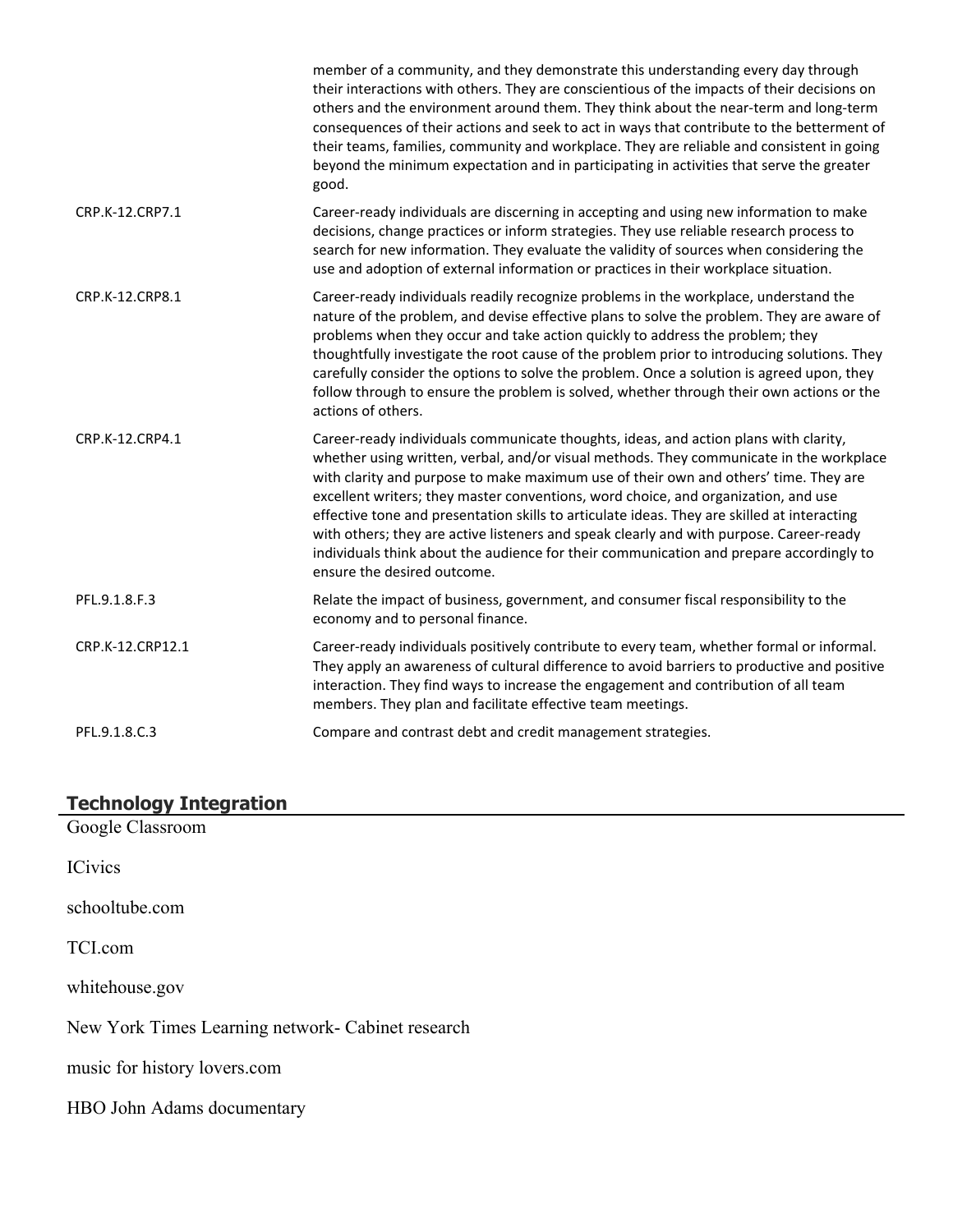cspan-classroom.org

TECH.8.1.8 Educational Technology: All students will use digital tools to access, manage, evaluate, and synthesize information in order to solve problems individually and collaborate and to create and communicate knowledge.

# **Interdisciplinary Connections**

|                              | Production and Distribution of Writing                                                                                                                                                                           |
|------------------------------|------------------------------------------------------------------------------------------------------------------------------------------------------------------------------------------------------------------|
| CCSS.ELA-Literacy.RH.6-8.1   | Cite specific textual evidence to support analysis of primary and secondary sources.                                                                                                                             |
| CCSS.ELA-Literacy.RH.6-8.2   | Determine the central ideas or information of a primary or secondary source; provide an<br>accurate summary of the source distinct from prior knowledge or opinions.                                             |
| CCSS.ELA-Literacy.RH.6-8.3   | Identify key steps in a text's description of a process related to history/social studies (e.g.,<br>how a bill becomes law, how interest rates are raised or lowered).                                           |
| CCSS.ELA-Literacy.RH.6-8.4   | Determine the meaning of words and phrases as they are used in a text, including<br>vocabulary specific to domains related to history/social studies.                                                            |
| CCSS.ELA-Literacy.RH.6-8.5   | Describe how a text presents information (e.g., sequentially, comparatively, causally).                                                                                                                          |
| CCSS.ELA-Literacy.RH.6-8.7   | Integrate visual information (e.g., in charts, graphs, photographs, videos, or maps) with<br>other information in print and digital texts.                                                                       |
| CCSS.ELA-Literacy.RH.6-8.8   | Distinguish among fact, opinion, and reasoned judgment in a text.                                                                                                                                                |
| CCSS.ELA-Literacy.RH.6-8.9   | Analyze the relationship between a primary and secondary source on the same topic.                                                                                                                               |
| CCSS.ELA-Literacy.RH.6-8.10  | By the end of grade 8, read and comprehend history/social studies texts in the grades 6-8<br>text complexity band independently and proficiently.                                                                |
| CCSS.ELA-Literacy.WHST.6-8.2 | Write informative/explanatory texts, including the narration of historical events, scientific<br>procedures/experiments, or technical processes.                                                                 |
| CCSS.ELA-Literacy.WHST.6-8.4 | Produce clear and coherent writing in which the development, organization, and style are<br>appropriate to task, purpose, and audience.                                                                          |
| CCSS.ELA-Literacy.RI.8.1     | Cite the textual evidence that most strongly supports an analysis of what the text says<br>explicitly as well as inferences drawn from the text.                                                                 |
| CCSS.ELA-Literacy.RI.8.2     | Determine a central idea of a text and analyze its development over the course of the text,<br>including its relationship to supporting ideas; provide an objective summary of the text.                         |
| CCSS.ELA-Literacy.RI.8.3     | Analyze how a text makes connections among and distinctions between individuals, ideas,<br>or events (e.g., through comparisons, analogies, or categories).                                                      |
| CCSS.ELA-Literacy.RI.8.8     | Delineate and evaluate the argument and specific claims in a text, assessing whether the<br>reasoning is sound and the evidence is relevant and sufficient; recognize when irrelevant<br>evidence is introduced. |
| CCSS.ELA-Literacy.RI.8.10    | By the end of the year, read and comprehend literary nonfiction at the high end of the<br>grades 6-8 text complexity band independently and proficiently.                                                        |
| CCSS.ELA-Literacy.W.8.2      | Write informative/explanatory texts to examine a topic and convey ideas, concepts, and<br>information through the selection, organization, and analysis of relevant content.                                     |
| CCSS.ELA-Literacy.W.8.4      | Produce clear and coherent writing in which the development, organization, and style are<br>appropriate to task, purpose, and audience.                                                                          |
| CCSS.ELA-Literacy.W.8.7      | Conduct short research projects to answer a question (including a self-generated<br>question), drawing on several sources and generating additional related, focused                                             |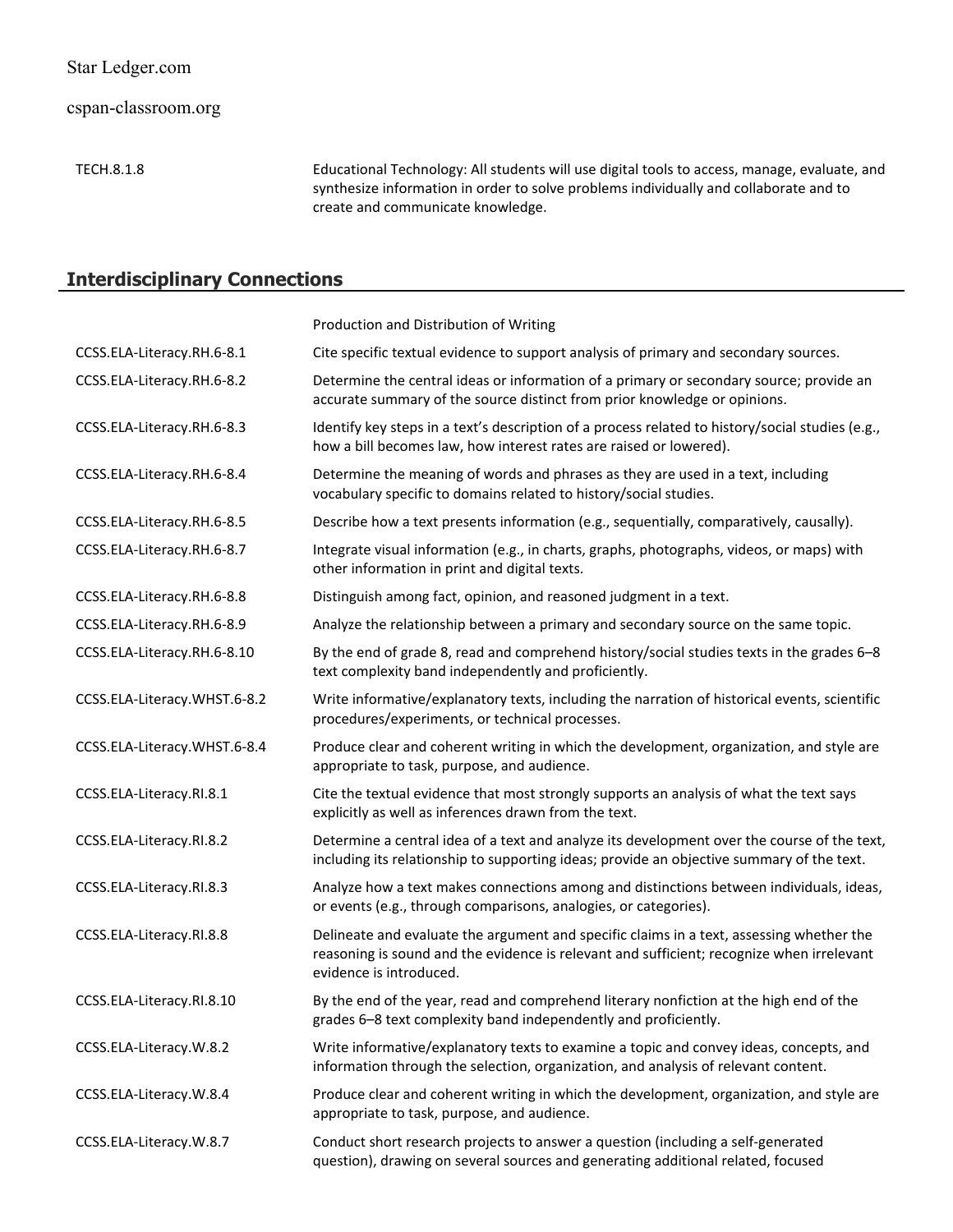|                          | questions that allow for multiple avenues of exploration.                                                                                                                                                                                  |
|--------------------------|--------------------------------------------------------------------------------------------------------------------------------------------------------------------------------------------------------------------------------------------|
| CCSS.ELA-Literacy.W.8.9  | Draw evidence from literary or informational texts to support analysis, reflection, and<br>research.                                                                                                                                       |
| CCSS.ELA-Literacy.W.8.10 | Write routinely over extended time frames (time for research, reflection, and revision) and<br>shorter time frames (a single sitting or a day or two) for a range of discipline-specific tasks,<br>purposes, and audiences.                |
| CCSS.ELA-Literacy.SL.8.4 | Present claims and findings, emphasizing salient points in a focused, coherent manner<br>with relevant evidence, sound valid reasoning, and well-chosen details; use appropriate<br>eye contact, adequate volume, and clear pronunciation. |
| CCSS.ELA-Literacy.SL.8.1 | Engage effectively in a range of collaborative discussions (one-on-one, in groups, and<br>teacher-led) with diverse partners on grade 8 topics, texts, and issues, building on others'<br>ideas and expressing their own clearly.          |
| CCSS.ELA-Literacy.SL.8.6 | Adapt speech to a variety of contexts and tasks, demonstrating command of formal<br>English when indicated or appropriate.                                                                                                                 |

#### **Differentiation**

Learners with Special Needs

**Give Students Talk-It-Out Prompts** The day before the activity, assign students a role and give them a copy of Information Master B. Instruct students to prepare possible responses to each set of prompts on an index card, and allow them to use the cards during the debate.

#### **Advanced Learners**

**Write a Dialogue** In place of the Processing activity, have students write a dialogue that might have occurred between Alexander Hamilton and Thomas Jefferson. The dialogue should revolve around this question: *What is your vision for the nation?* Require students to highlight four differences between Federalists and Republicans and to incorporate all of the Key Content Terms in their dialogue. In addition, require them to include two quotations from both Hamilton and Jefferson (from the lesson or from other sources).

**Modifications & Accommodations** Follow IEP requirements. **Cornell Notes template Study guide provided Modified test/quizzes, as needed Read aloud tests**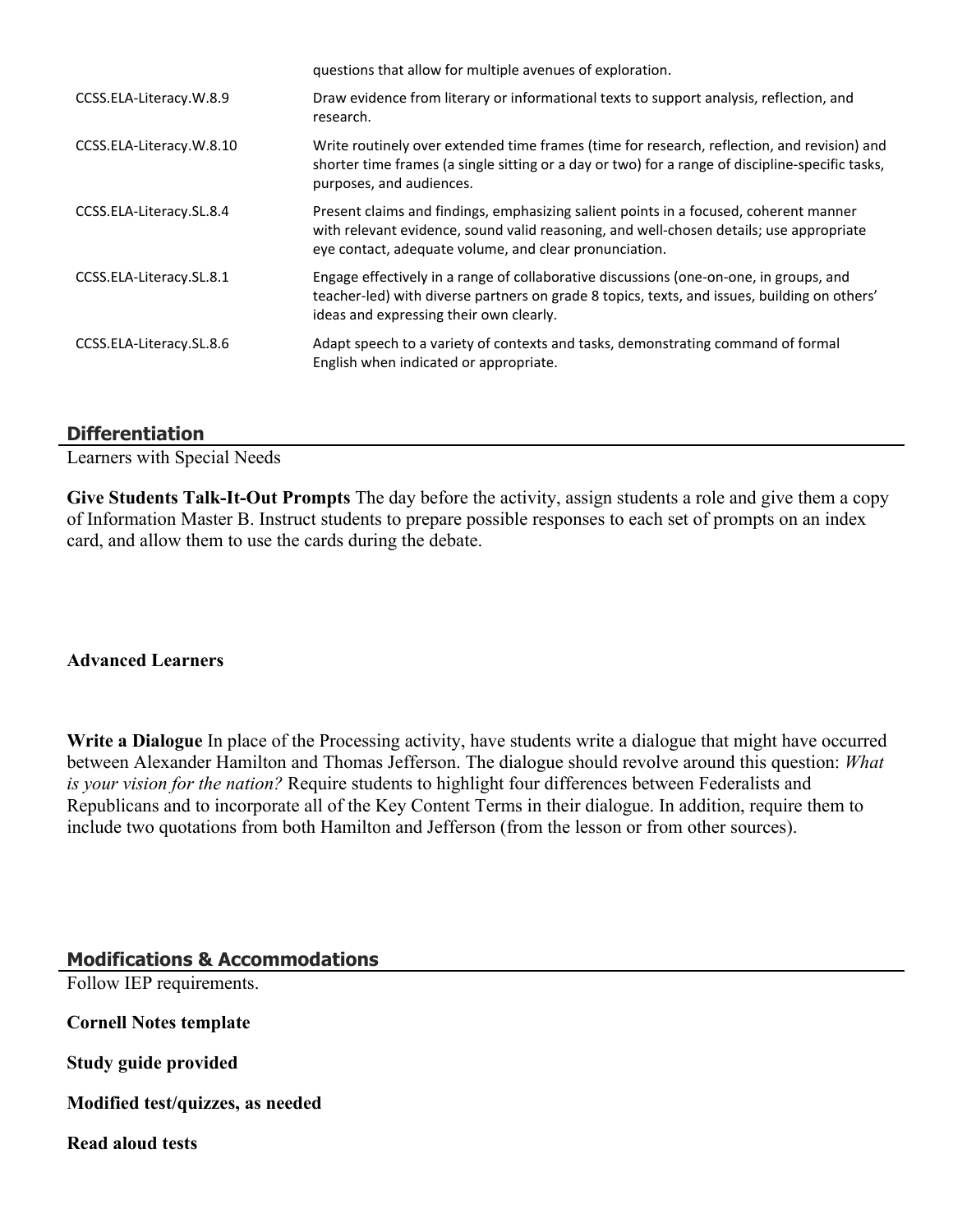# **Benchmark Assessments**

debate

primary source documents analysis

quizzes

Cornell Note summaries

#### **Formative Assessments**

**Discussion** 

Cornell notes

**Worksheets** 

one on one conferences

#### **Summative Assessments**

Final assessment

#### **Instructional Materials**

**Materials:** *The American Nation* text; *History Alive* Text,9.1 Guided Reading and Review; Map Mystery; Connecting with Geography; 9.1 quiz; NYTimes Learning Network "All the President's Men and Women"; Identifying the President's Cabinet; Whitehouse.gov; Teacher Guide: The Proper Gentleman: George Washington and his Rules of Civility [\(www.georgewashington.si.edu/kids/activity5.html](http://www.georgewashington.si.edu/kids/activity5.html)); Inside the White House: the Cabinet on whitehouse.gov (5:48 mins.); CSPAN: c-spanclassroom.org/Teachable=George Washington vignette (3:32 mins.); George Washington's Farewell Address in text; 9.2 Warm Up prompt;